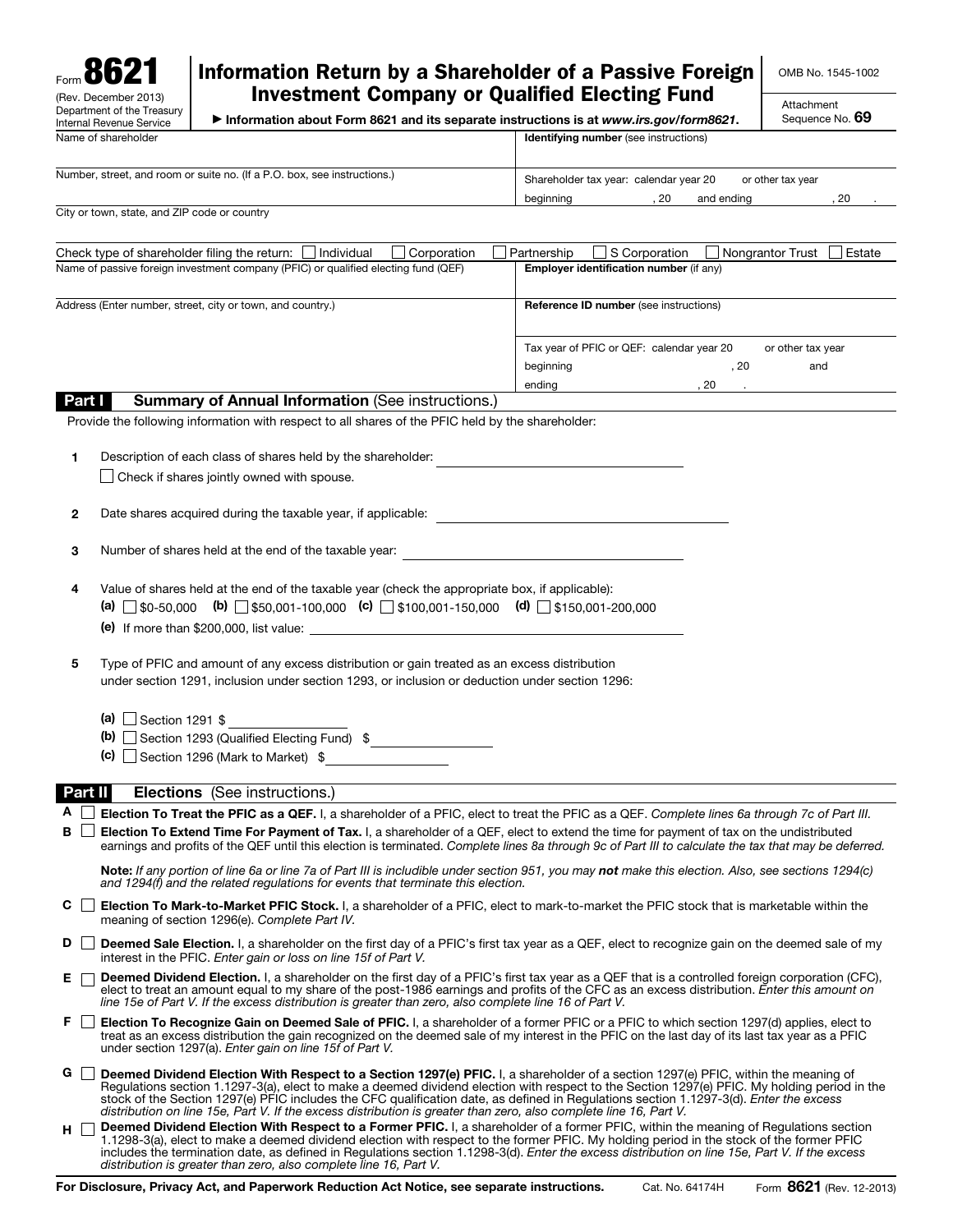|                | Form 8621 (Rev. 12-2013)                                                                                                                                                                                                                                                                                                                    | Page 2     |
|----------------|---------------------------------------------------------------------------------------------------------------------------------------------------------------------------------------------------------------------------------------------------------------------------------------------------------------------------------------------|------------|
| Part III       | Income From a Qualified Electing Fund (QEF). All QEF shareholders complete lines 6a through 7c. If you are making<br>Election B, also complete lines 8a through 9c. (See instructions.)                                                                                                                                                     |            |
| 6a             | Enter your pro rata share of the ordinary earnings of the QEF<br>6a                                                                                                                                                                                                                                                                         |            |
| b              | Enter the portion of line 6a that is included in income under section 951 or that                                                                                                                                                                                                                                                           |            |
|                | 6b<br>may be excluded under section 1293(g)<br>and the company of the company of the company                                                                                                                                                                                                                                                |            |
| с              | Subtract line 6b from line 6a. Enter this amount on your tax return as ordinary income.                                                                                                                                                                                                                                                     | 6с         |
| 7а             | Enter your pro rata share of the total net capital gain of the QEF<br>7a                                                                                                                                                                                                                                                                    |            |
| b              | Enter the portion of line 7a that is included in income under section 951 or that<br>7b<br>may be excluded under section 1293(g)<br>the contract of the contract of the contract of                                                                                                                                                         |            |
| с              | Subtract line 7b from line 7a. This amount is a net long-term capital gain. Enter this amount in Part II of the                                                                                                                                                                                                                             | 7с         |
| 8a             | Add lines 6c and 7c                                                                                                                                                                                                                                                                                                                         | 8а         |
| b              | Enter the total amount of cash and the fair market value of other property distributed or<br>deemed distributed to you during the tax year of the QEF. (See instructions.)<br>8b                                                                                                                                                            |            |
| с              | Enter the portion of line 8a not already included in line 8c that is attributable to shares in<br>the QEF that you disposed of, pledged, or otherwise transferred during the tax year.<br>8с                                                                                                                                                |            |
| d              | Add lines 8b and 8c                                                                                                                                                                                                                                                                                                                         | 8d         |
| е              | Subtract line 8d from line 8a, and enter the difference (if zero or less, enter amount in brackets).                                                                                                                                                                                                                                        | 8e         |
|                | Important: If line 8e is greater than zero, and no portion of line 6a or 7a is includible in income under section<br>951, you may make Election B with respect to the amount on line 8e.                                                                                                                                                    |            |
| 9а             | Enter the total tax for the tax year (See instructions.)<br>9a<br>والوالد والمناول والمراوي                                                                                                                                                                                                                                                 |            |
| b              | Enter the total tax for the tax year determined without regard to the amount<br>entered on line 8e.<br>9b<br>and the contract of the contract of the contract of the contract of the contract of the contract of the contract of the contract of the contract of the contract of the contract of the contract of the contract of the contra |            |
| c              | Subtract line 9b from line 9a. This is the deferred tax, the time for payment of which is extended by<br>making Election B. See instructions enter the state of the state of the state of the state of the state of the                                                                                                                     | 9с         |
| <b>Part IV</b> | Gain or (Loss) From Mark-to-Market Election (See instructions.)                                                                                                                                                                                                                                                                             |            |
| 10a            | Enter the fair market value of your PFIC stock at the end of the tax year                                                                                                                                                                                                                                                                   | 10a        |
| b              | Enter your adjusted basis in the stock at the end of the tax year reference of the tax of the tax year factor of the tax year factor of the tax year factor of the stock of the stock of the tax year.                                                                                                                                      | 10b        |
| c              | Subtract line 10b from line 10a. If a gain, do not complete lines 11 and 12. Include this amount as ordinary                                                                                                                                                                                                                                |            |
|                | income on your tax return. If a loss, go to line $11 \ldots$ , and $11 \ldots$ , and $11 \ldots$ , and $11 \ldots$ , and $11 \ldots$                                                                                                                                                                                                        | 10c        |
| 11             | Enter any unreversed inclusions (as defined in section 1296(d)) results and contact the control of the control of the control of the control of the control of the control of the control of the control of the control of the                                                                                                              | 11         |
| 12             | Enter the loss from line 10c, but only to the extent of unreversed inclusions on line 11. Include this amount as                                                                                                                                                                                                                            |            |
|                |                                                                                                                                                                                                                                                                                                                                             | 12         |
| 13             | If you sold or otherwise disposed of any section 1296 stock (see instructions) during the tax year:                                                                                                                                                                                                                                         |            |
| а              | Enter the fair market value of the stock on the date of sale or disposition                                                                                                                                                                                                                                                                 | 13а        |
| b              | Enter the adjusted basis of the stock on the date of sale or disposition                                                                                                                                                                                                                                                                    | 13b        |
| с              | Subtract line 13b from line 13a. If a gain, do not complete line 14. Include this amount as ordinary income on                                                                                                                                                                                                                              |            |
| 14a            | Enter any unreversed inclusions (as defined in section 1296(d)) and the contract of the contract of the contract of the contract of the contract of the contract of the contract of the contract of the contract of the contra                                                                                                              | 13c<br>14a |
|                |                                                                                                                                                                                                                                                                                                                                             |            |
| b              | Enter the loss from line 13c, but only to the extent of unreversed inclusions on line 14a. Include this amount as<br>an ordinary loss on your tax return. If the loss on line 13c exceeds unreversed inclusions on line 14a, complete                                                                                                       |            |
|                |                                                                                                                                                                                                                                                                                                                                             | 14b        |
| c              | Enter the amount by which the loss on line 13c exceeds unreversed inclusions on line 14a. Include this amount<br>on your tax return according to the rules generally applicable for losses provided elsewhere in the Code and                                                                                                               |            |
|                |                                                                                                                                                                                                                                                                                                                                             | 14с        |
|                | Note. See instructions in case of multiple dispositions.                                                                                                                                                                                                                                                                                    |            |

Form 8621 (Rev. 12-2013)